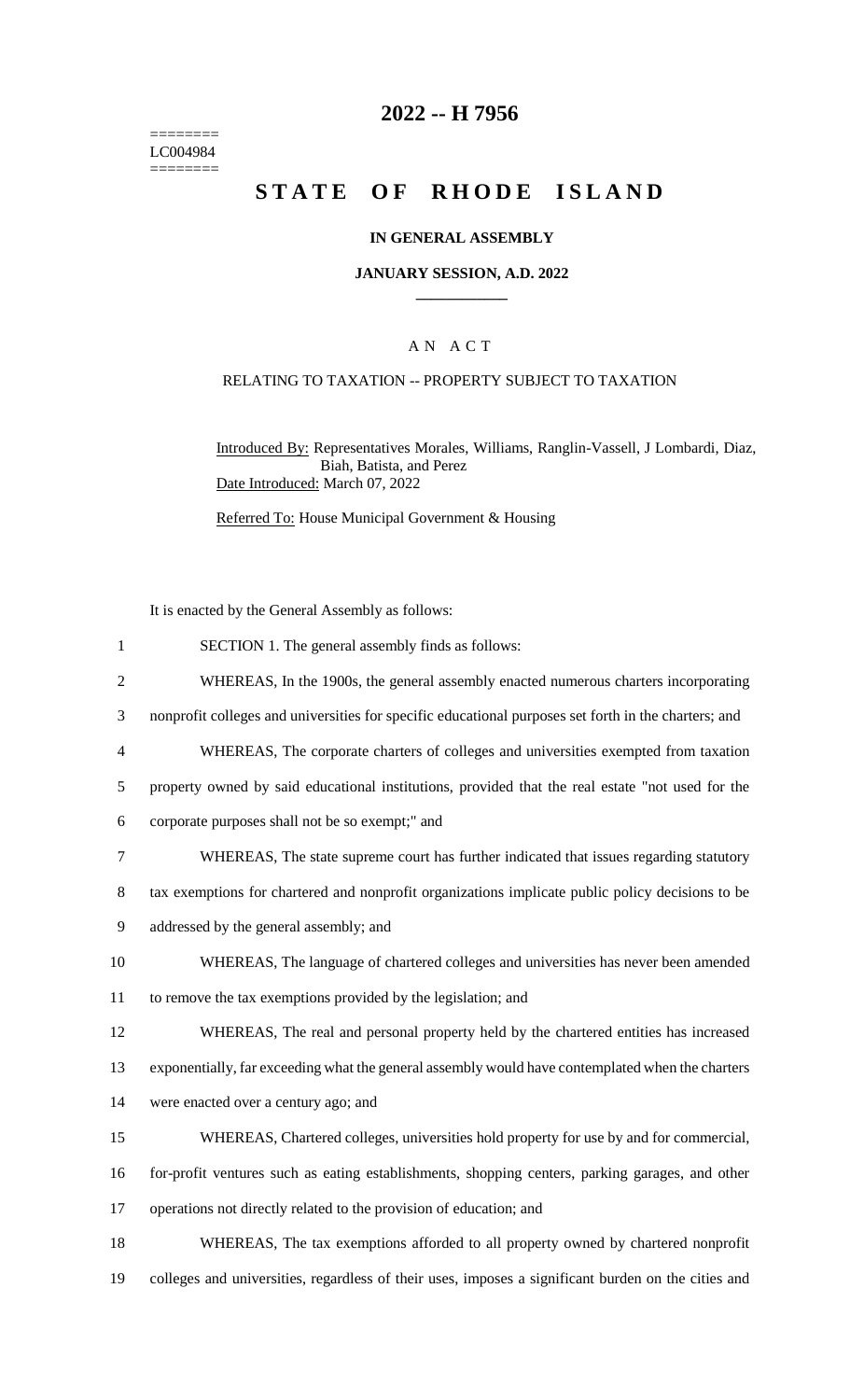- towns in which they are located, and the taxpaying residents of such cities and towns; and
- THEREFORE, The general assembly deems it appropriate to place limitations on the tax exempt real and personal property a nonprofit college or university may hold.
- SECTION 2. Section 44-3-3 of the General Laws in Chapter 44-3 entitled "Property Subject to Taxation" is hereby amended to read as follows:
- 

## **44-3-3. Property exempt. [Effective January 1, 2022.]**

(a) The following property is exempt from taxation:

(1) Property belonging to the state, except as provided in § 44-4-4.1;

(2) Lands ceded or belonging to the United States;

 (3) Bonds and other securities issued and exempted from taxation by the government of 11 the United States or of this state;

 (4) Real estate, used exclusively for military purposes, owned by chartered or incorporated organizations approved by the adjutant general and composed of members of the national guard, the naval militia, or the independent, chartered-military organizations;

 (5) Buildings for free public schools, buildings for religious worship, and the land upon which they stand and immediately surrounding them, to an extent not exceeding five (5) acres so far as the buildings and land are occupied and used exclusively for religious or educational purposes;

 (6) Dwellings houses and the land on which they stand, not exceeding one acre in size, or the minimum lot size for zone in which the dwelling house is located, whichever is the greater, owned by, or held in trust for, any religious organization and actually used by its officiating clergy; provided, further, that in the town of Charlestown, where the property previously described in this paragraph is exempt in total, along with dwelling houses and the land on which they stand in Charlestown, not exceeding one acre in size, or the minimum lot size for zone in which the dwelling house is located, whichever is the greater, owned by, or held in trust for, any religious organization and actually used by its officiating clergy, or used as a convent, nunnery, or retreat center by its religious order;

 (7) Intangible personal property owned by, or held in trust for, any religious or charitable organization, if the principal or income is used or appropriated for religious or charitable purposes; (8) Buildings and personal estate owned by any corporation used for a school, academy, or 31 seminary of learning, except for a nonprofit institution of higher education and of any incorporated public charitable institution, and the land upon which the buildings stand and immediately surrounding them to an extent not exceeding one acre, so far as they are used exclusively for educational purposes, but no property or estate whatever is hereafter exempt from taxation in any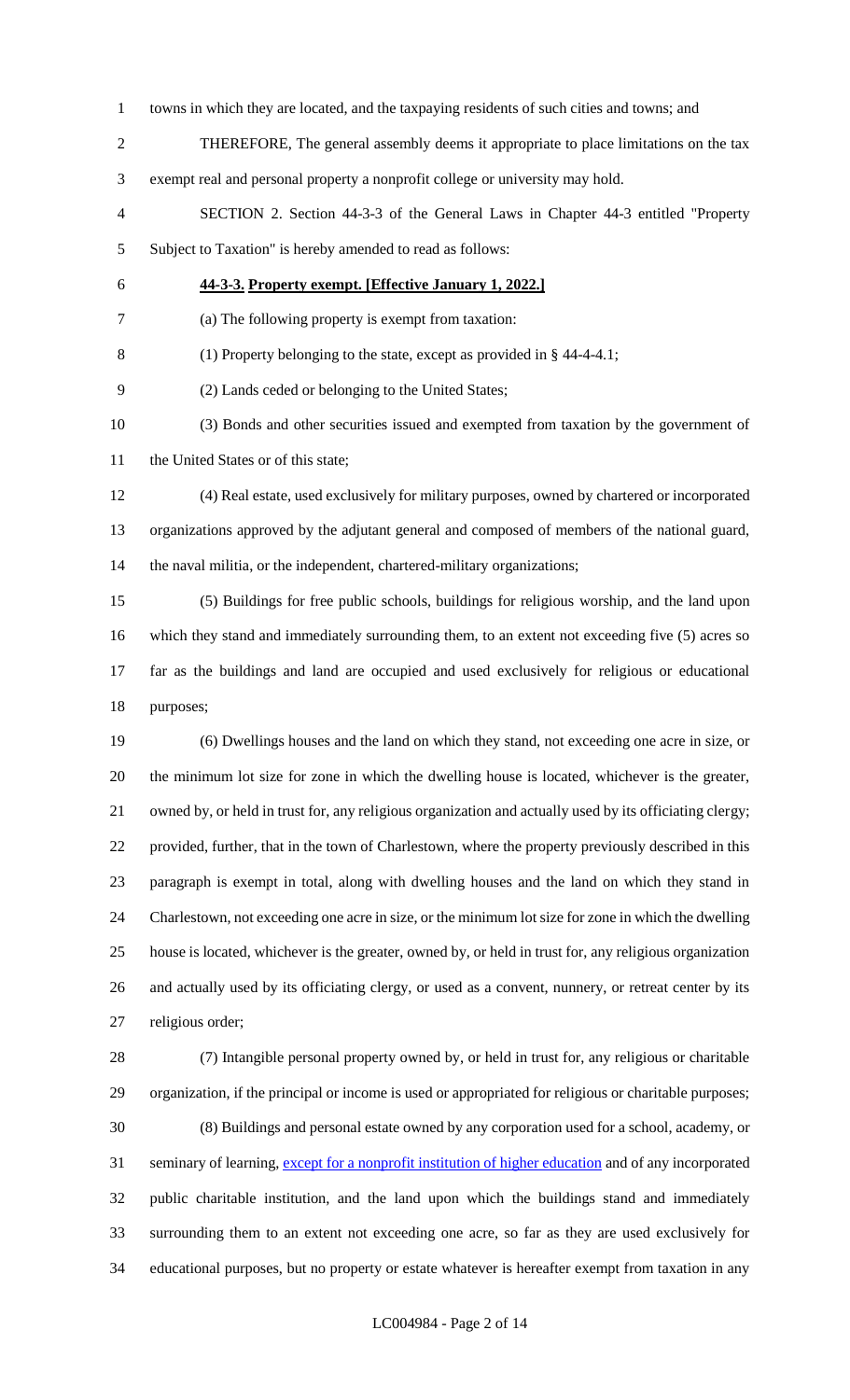case where any part of its income or profits, or of the business carried on there, is divided among its owners or stockholders; provided, however, that unless any private nonprofit corporation organized as a college or university located in the town of Smithfield reaches a memorandum of agreement with the town of Smithfield, the town of Smithfield shall bill the actual costs for police, fire, and rescue services supplied, unless otherwise reimbursed, to said corporation commencing March 1, 2014;

(9) Estates, persons, and families of the president and professors for the time being of

8 Brown University for not more than ten thousand dollars (\$10,000) for each officer, the officer's estate, person, and family included, but only to the extent that any person had claimed and utilized 10 the exemption prior to, and for a period ending, either on or after December 31, 1996;

 (10) Property especially exempt by charter unless the exemption has been waived in whole or in part, and except as provided in subsection (c) of this section;

#### (11) Lots of land exclusively for burial grounds;

 (12) Property, real and personal, held for, or by, an incorporated library, society, or any free public library, or any free public library society, so far as the property is held exclusively for library purposes, or for the aid or support of the aged poor, or poor friendless children, or the poor generally, or for a nonprofit hospital for the sick or disabled;

 (13) Real or personal estate belonging to, or held in trust for, the benefit of incorporated organizations of veterans of any war in which the United States has been engaged, the parent body of which has been incorporated by act of Congress, to the extent of four hundred thousand dollars (\$400,000) if actually used and occupied by the association; provided, that the city council of the city of Cranston may by ordinance exempt the real or personal estate as previously described in this subdivision located within the city of Cranston to the extent of five hundred thousand dollars (\$500,000);

 (14) Property, real and personal, held for, or by, the fraternal corporation, association, or body created to build and maintain a building or buildings for its meetings or the meetings of the general assembly of its members, or subordinate bodies of the fraternity, and for the accommodation of other fraternal bodies or associations, the entire net income of which real and personal property is exclusively applied or to be used to build, furnish, and maintain an asylum or asylums, a home or homes, a school or schools, for the free education or relief of the members of the fraternity, or the relief, support, and care of worthy and indigent members of the fraternity, their wives, widows, or orphans, and any fund given or held for the purpose of public education, almshouses, and the land and buildings used in connection therewith;

(15) Real estate and personal property of any incorporated volunteer fire engine company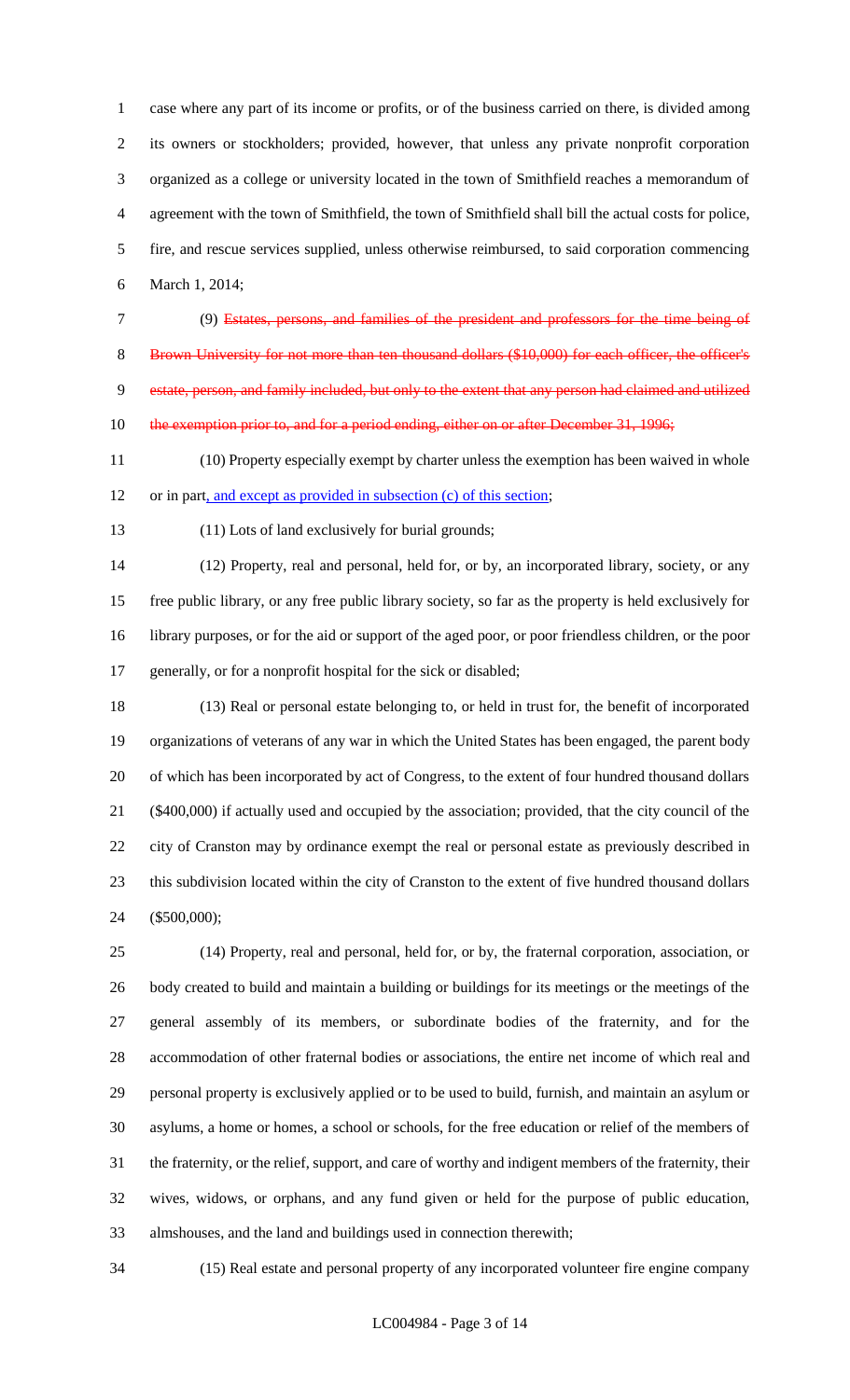or incorporated volunteer ambulance or rescue corps in active service;

 (16) The estate of any person who, in the judgment of the assessors, is unable from infirmity or poverty to pay the tax; provided, that in the towns of Burrillville and West Greenwich, the tax shall constitute a lien for five (5) years on the property where the owner is entitled to the exemption. At the expiration of five (5) years, the lien shall be abated in full. Provided, if the property is sold or conveyed, or if debt secured by the property is refinanced during the five-year (5) period, the lien immediately becomes due and payable; any person claiming the exemption aggrieved by an adverse decision of an assessor shall appeal the decision to the local board of tax review and thereafter according to the provisions of § 44-5-26;

 (17) Household furniture and family stores of a housekeeper in the whole, including clothing, bedding, and other white goods, books, and all other tangible personal property items that are common to the normal household;

 (18) Improvements made to any real property to provide a shelter and fallout protection from nuclear radiation, to the amount of one thousand five hundred dollars (\$1,500); provided, that the improvements meet applicable standards for shelter construction established, from time to time, by the Rhode Island emergency management agency. The improvements are deemed to comply with the provisions of any building code or ordinance with respect to the materials or the methods of construction used and any shelter or its establishment is deemed to comply with the provisions of any zoning code or ordinance;

(19) Aircraft for which the fee required by § 1-4-6 has been paid to the tax administrator;

(20) Manufacturer's inventory.

 (i) For the purposes of §§ 44-4-10, 44-5-3, 44-5-20, and 44-5-38, a person is deemed to be a manufacturer within a city or town within this state if that person uses any premises, room, or place in it primarily for the purpose of transforming raw materials into a finished product for trade through any or all of the following operations: adapting, altering, finishing, making, and ornamenting; provided, that public utilities; non-regulated power producers commencing commercial operation by selling electricity at retail or taking title to generating facilities on or after July 1, 1997; building and construction contractors; warehousing operations, including distribution bases or outlets of out-of-state manufacturers; and fabricating processes incidental to warehousing or distribution of raw materials, such as alteration of stock for the convenience of a customer; are excluded from this definition;

 (ii) For the purposes of this section and §§ 44-4-10 and 44-5-38, the term "manufacturer's inventory," or any similar term, means and includes the manufacturer's raw materials, the manufacturer's work in process, and finished products manufactured by the manufacturer in this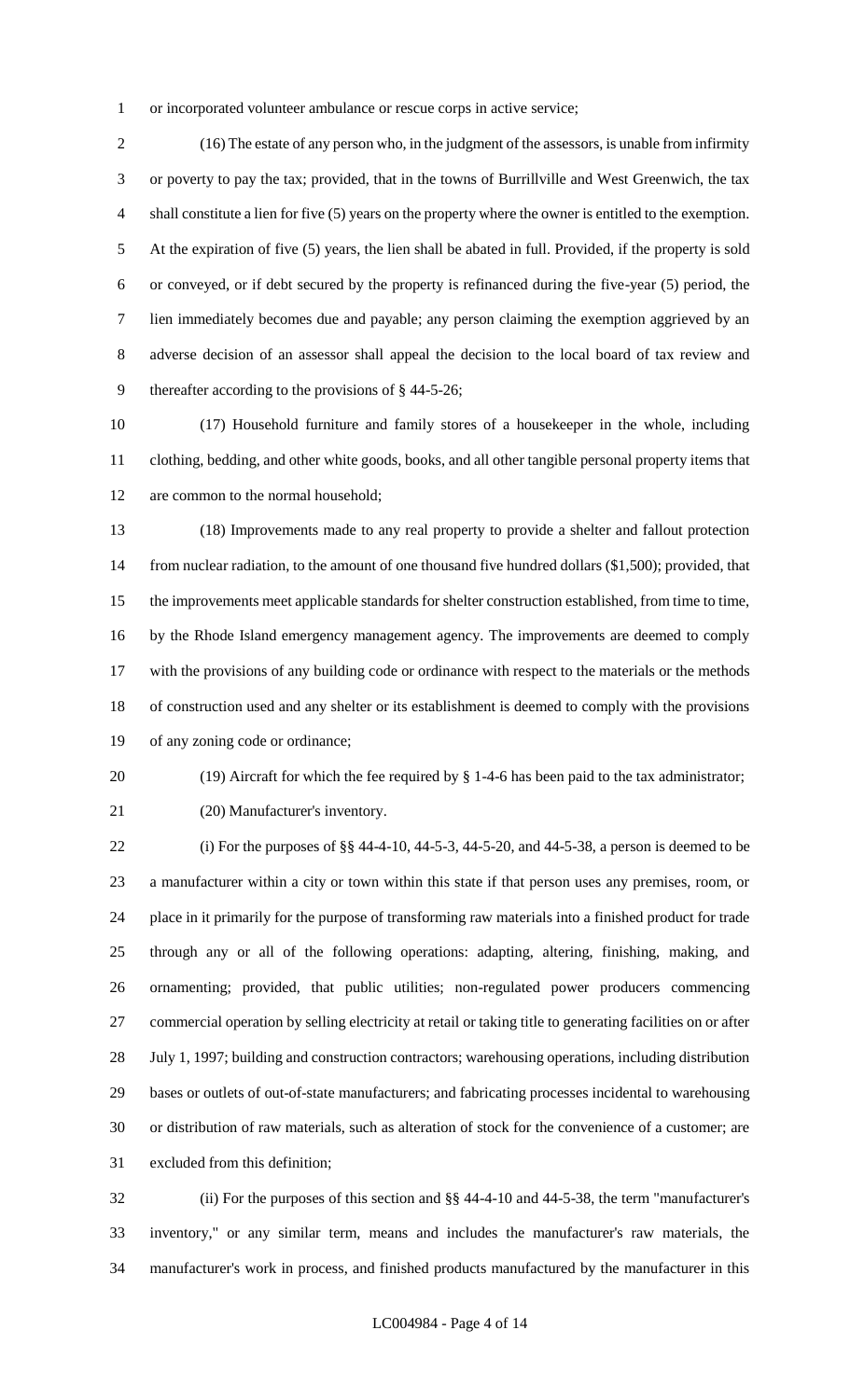state, and not sold, leased, or traded by the manufacturer or its title or right to possession divested; provided, that the term does not include any finished products held by the manufacturer in any retail store or other similar selling place operated by the manufacturer whether or not the retail establishment is located in the same building in which the manufacturer operates the manufacturing plant;

 (iii) For the purpose of § 44-11-2, a "manufacturer" is a person whose principal business in this state consists of transforming raw materials into a finished product for trade through any or all of the operations described in paragraph (i) of this subdivision. A person will be deemed to be principally engaged if the gross receipts that person derived from the manufacturing operations in this state during the calendar year or fiscal year mentioned in § 44-11-1 amounted to more than 11 fifty percent (50%) of the total gross receipts that person derived from all the business activities in which that person engaged in this state during the taxable year. For the purpose of computing the percentage, gross receipts derived by a manufacturer from the sale, lease, or rental of finished products manufactured by the manufacturer in this state, even though the manufacturer's store or other selling place may be at a different location from the location of the manufacturer's manufacturing plant in this state, are deemed to have been derived from manufacturing;

 (iv) Within the meaning of the preceding paragraphs of this subdivision, the term "manufacturer" also includes persons who are principally engaged in any of the general activities coded and listed as establishments engaged in manufacturing in the Standard Industrial Classification Manual prepared by the Technical Committee on Industrial Classification, Office of Statistical Standards, Executive Office of the President, United States Bureau of the Budget, as revised from time to time, but eliminating as manufacturers those persons, who, because of their limited type of manufacturing activities, are classified in the manual as falling within the trade rather than an industrial classification of manufacturers. Among those thus eliminated, and accordingly also excluded as manufacturers within the meaning of this paragraph, are persons primarily engaged in selling, to the general public, products produced on the premises from which they are sold, such as neighborhood bakeries, candy stores, ice cream parlors, shade shops, and custom tailors, except, that a person who manufactures bakery products for sale primarily for home delivery, or through one or more non-baking retail outlets, and whether or not retail outlets are operated by the person, is a manufacturer within the meaning of this paragraph;

 (v) The term "Person" means and includes, as appropriate, a person, partnership, or corporation; and

 (vi) The department of revenue shall provide to the local assessors any assistance that is necessary in determining the proper application of the definitions in this subdivision;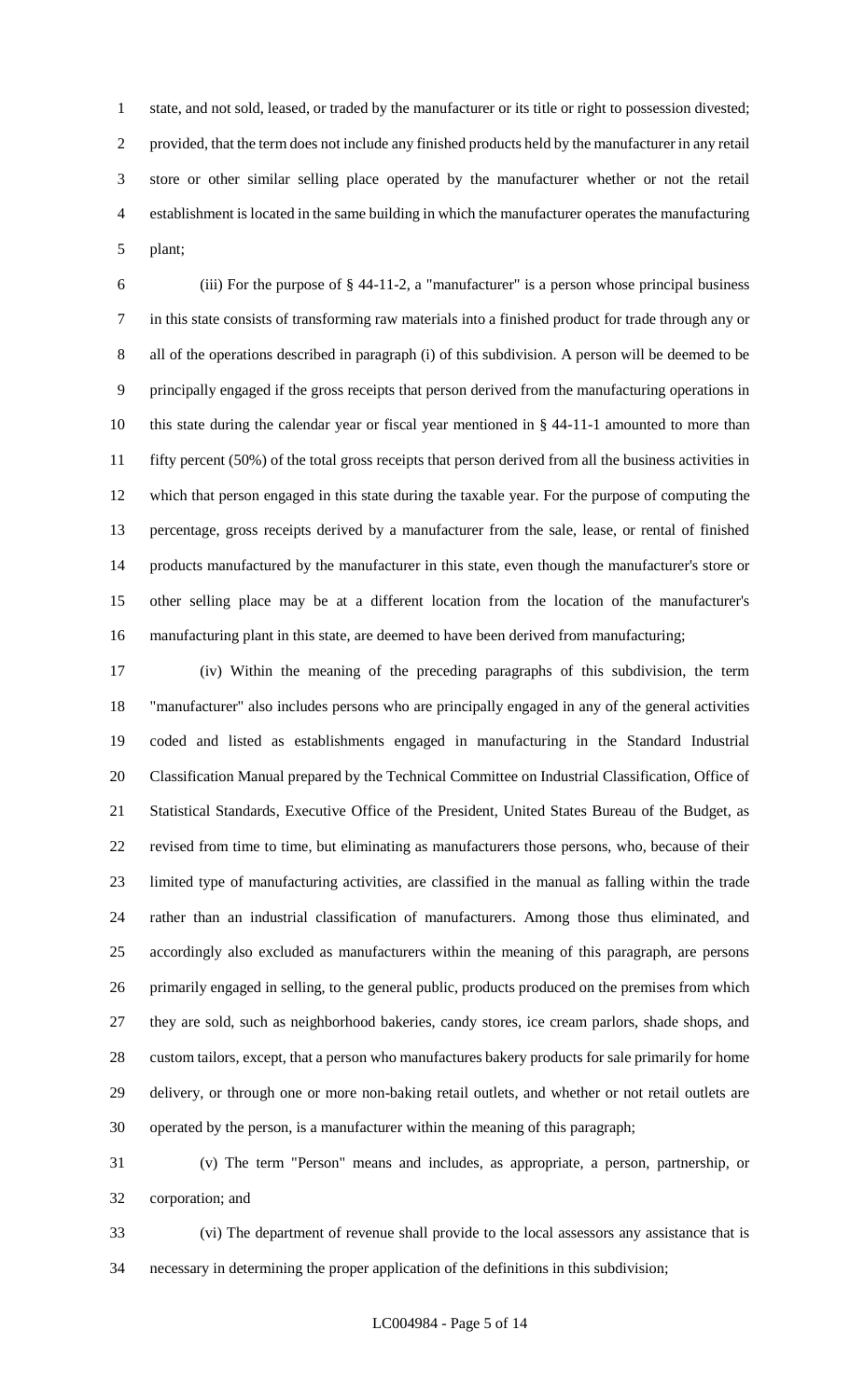(21) Real and tangible personal property acquired to provide a treatment facility used primarily to control the pollution or contamination of the waters or the air of the state, as defined in chapter 12 of title 46 and chapter 25 of title 23, respectively, the facility having been constructed, reconstructed, erected, installed, or acquired in furtherance of federal or state requirements or standards for the control of water or air pollution or contamination, and certified as approved in an order entered by the director of environmental management. The property is exempt as long as it is operated properly in compliance with the order of approval of the director of environmental management; provided, that any grant of the exemption by the director of environmental management in excess of ten (10) years is approved by the city or town in which the property is situated. This provision applies only to water and air pollution control properties and facilities installed for the treatment of waste waters and air contaminants resulting from industrial processing; furthermore, it applies only to water or air pollution control properties and facilities placed in operation for the first time after April 13, 1970;

 (22) Manufacturing machinery and equipment acquired or used by a manufacturer after December 31, 1974. Manufacturing machinery and equipment is defined as:

 (i) Machinery and equipment used exclusively in the actual manufacture or conversion of raw materials or goods in the process of manufacture by a manufacturer, as defined in subdivision (20), and machinery, fixtures, and equipment used exclusively by a manufacturer for research and development or for quality assurance of its manufactured products;

 (ii) Machinery and equipment that is partially used in the actual manufacture or conversion of raw materials or goods in process of manufacture by a manufacturer, as defined in subdivision 22 (20), and machinery, fixtures, and equipment used by a manufacturer for research and development or for quality assurance of its manufactured products, to the extent to which the machinery and equipment is used for the manufacturing processes, research and development, or quality assurance. In the instances where machinery and equipment is used in both manufacturing and/or research and development and/or quality assurance activities and non-manufacturing activities, the assessment on machinery and equipment is prorated by applying the percentage of usage of the equipment for the manufacturing, research and development, and quality-assurance activity to the value of the machinery and equipment for purposes of taxation, and the portion of the value used for manufacturing, research and development, and quality assurance is exempt from taxation. The burden of demonstrating this percentage usage of machinery and equipment for manufacturing and for research and development and/or quality assurance of its manufactured products rests with the manufacturer; and

(iii) Machinery and equipment described in §§ 44-18-30(7) and 44-18-30(22) that was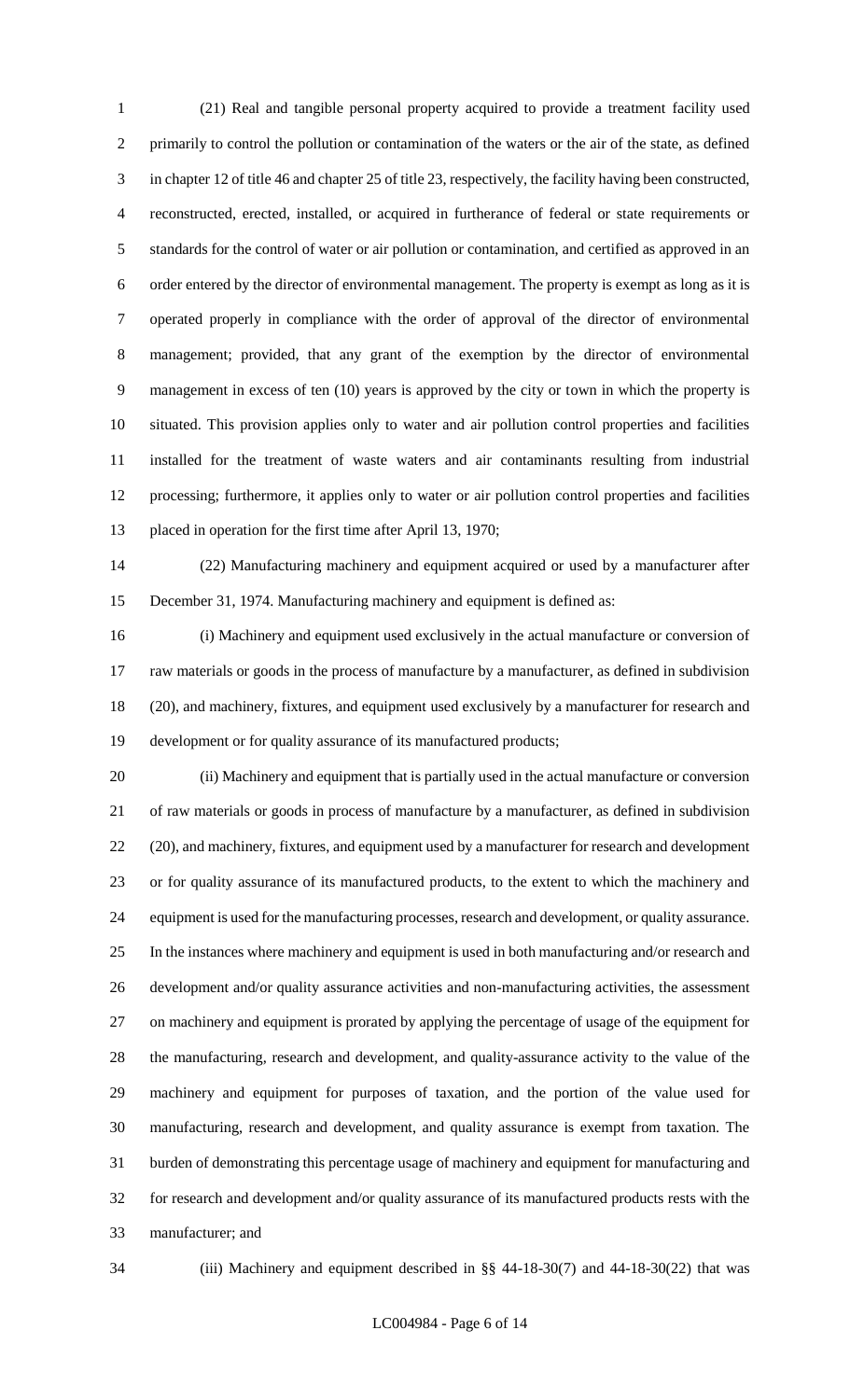purchased after July 1, 1997; provided that the city or town council of the city or town in which the machinery and equipment is located adopts an ordinance exempting the machinery and equipment from taxation. For purposes of this subsection, city councils and town councils of any municipality may, by ordinance, wholly or partially exempt from taxation the machinery and equipment discussed in this subsection for the period of time established in the ordinance and may, by ordinance, establish the procedures for taxpayers to avail themselves of the benefit of any exemption permitted under this section; provided, that the ordinance does not apply to any machinery or equipment of a business, subsidiary, or any affiliated business that locates or relocates from a city or town in this state to another city or town in the state;

 (23) Precious metal bullion, meaning any elementary metal that has been put through a process of melting or refining, and that is in a state or condition that its value depends upon its content and not its form. The term does not include fabricated precious metal that has been processed or manufactured for some one or more specific and customary industrial, professional, or artistic uses;

 (24) Hydroelectric power-generation equipment, which includes, but is not limited to, turbines, generators, switchgear, controls, monitoring equipment, circuit breakers, transformers, protective relaying, bus bars, cables, connections, trash racks, headgates, and conduits. The hydroelectric power-generation equipment must have been purchased after July 1, 1979, and acquired or used by a person or corporation who or that owns or leases a dam and utilizes the equipment to generate hydroelectric power;

 (25) Subject to authorization by formal action of the council of any city or town, any real or personal property owned by, held in trust for, or leased to an organization incorporated under chapter 6 of title 7, as amended, or an organization meeting the definition of "charitable trust" set out in § 18-9-4, as amended, or an organization incorporated under the not-for-profits statutes of another state or the District of Columbia, the purpose of which is the conserving of open space, as that term is defined in chapter 36 of title 45, as amended, provided the property is used exclusively for the purposes of the organization;

 (26) Tangible personal property, the primary function of which is the recycling, reuse, or recovery of materials (other than precious metals, as defined in § 44-18-30(24)(ii) and (iii)), from, or the treatment of "hazardous wastes," as defined in § 23-19.1-4, where the "hazardous wastes" are generated primarily by the same taxpayer and where the personal property is located at, in, or adjacent to a generating facility of the taxpayer. The taxpayer may, but need not, procure an order from the director of the department of environmental management certifying that the tangible personal property has this function, which order effects a conclusive presumption that the tangible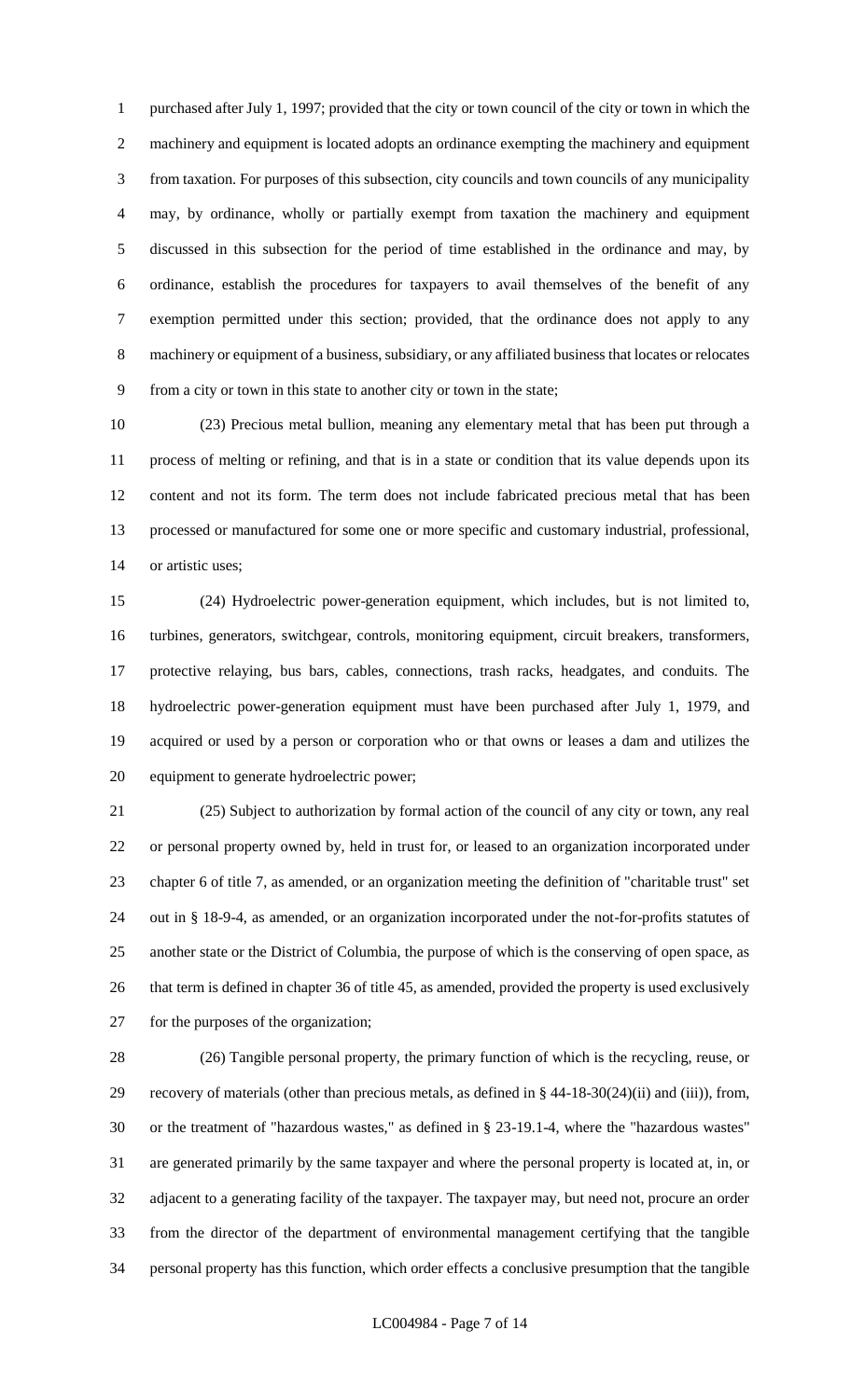personal property qualifies for the exemption under this subdivision. If any information relating to secret processes or methods of manufacture, production, or treatment is disclosed to the department of environmental management only to procure an order, and is a "trade secret" as defined in § 28- 21-10(b), it shall not be open to public inspection or publicly disclosed unless disclosure is otherwise required under chapter 21 of title 28 or chapter 24.4 of title 23;

 (27) Motorboats as defined in § 46-22-2 for which the annual fee required in § 46-22-4 has been paid;

 (28) Real and personal property of the Providence Performing Arts Center, a non-business corporation as of December 31, 1986;

 (29) Tangible personal property owned by, and used exclusively for the purposes of, any religious organization located in the city of Cranston;

 (30) Real and personal property of the Travelers Aid Society of Rhode Island, a nonprofit corporation, the Union Mall Real Estate Corporation, and any limited partnership or limited liability company that is formed in connection with, or to facilitate the acquisition of, the Providence YMCA Building;

 (31) Real and personal property of Meeting Street Center or MSC Realty, Inc., both not- for-profit Rhode Island corporations, and any other corporation, limited partnership, or limited liability company that is formed in connection with, or to facilitate the acquisition of, the properties designated as the Meeting Street National Center of Excellence on Eddy Street in Providence, Rhode Island;

 (32) The buildings, personal property, and land upon which the buildings stand, located on Pomham Island, East Providence, currently identified as Assessor's Map 211, Block 01, Parcel 23 001.00, that consists of approximately twenty-one thousand three hundred (21,300) square feet and is located approximately eight hundred sixty feet (860'), more or less, from the shore, and limited exclusively to these said buildings, personal estate and land, provided that said property is owned 26 by a qualified  $501(c)(3)$  organization, such as the American Lighthouse Foundation, and is used exclusively for a lighthouse;

 (33) The Stadium Theatre Performing Arts Centre building located in Monument Square, Woonsocket, Rhode Island, so long as said Stadium Theatre Performing Arts Center is owned by the Stadium Theatre Foundation, a Rhode Island nonprofit corporation;

 (34) Real and tangible personal property of St. Mary Academy -- Bay View, located in East Providence, Rhode Island;

 (35) Real and personal property of East Bay Community Action Program and its predecessor, Self Help, Inc; provided, that the organization is qualified as a tax-exempt corporation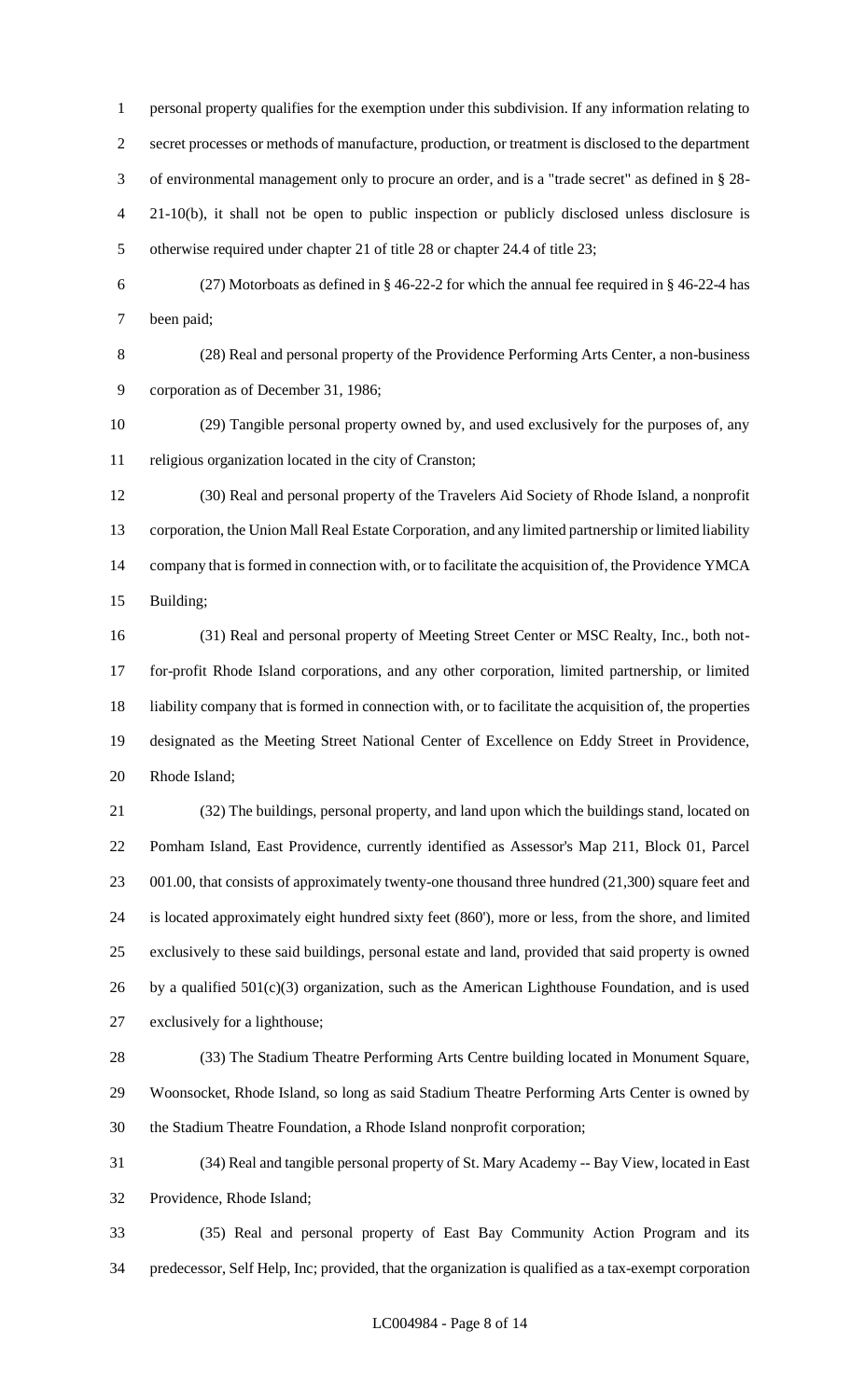- under § 501(c)(3) of the United States Internal Revenue Code;
- (36) Real and personal property located within the city of East Providence of the Columbus Club of East Providence, a Rhode Island charitable nonprofit corporation;
- (37) Real and personal property located within the city of East Providence of the Columbus Club of Barrington, a Rhode Island charitable nonprofit corporation;
- (38) Real and personal property located within the city of East Providence of Lodge 2337 BPO Elks, a Rhode Island nonprofit corporation;
- (39) Real and personal property located within the city of East Providence of the St. Andrews Lodge No. 39, a Rhode Island charitable nonprofit corporation;
- (40) Real and personal property located within the city of East Providence of the Trustees of Methodist Health and Welfare service a/k/a United Methodist Elder Care, a Rhode Island nonprofit corporation;
- (41) Real and personal property located on the first floor of 90 Leonard Avenue within the city of East Providence of the Zion Gospel Temple, Inc., a religious nonprofit corporation;
- (42) Real and personal property located within the city of East Providence of the Cape Verdean Museum Exhibit, a Rhode Island nonprofit corporation;
- 17 (43) The real and personal property owned by a qualified  $501(c)(3)$  organization that is affiliated and in good standing with a national, congressionally chartered organization and thereby adheres to that organization's standards and provides activities designed for recreational, educational, and character building purposes for children from ages six (6) years to seventeen (17) years;
- (44) Real and personal property of the Rhode Island Philharmonic Orchestra and Music 23 School; provided, that the organization is qualified as a tax-exempt corporation under  $\S 501(c)(3)$ of the United States Internal Revenue Code;
- (45) The real and personal property located within the town of West Warwick at 211 Cowesett Avenue, Plat 29-Lot 25, which consists of approximately twenty-eight thousand seven hundred fifty (28,750) square feet and is owned by the Station Fire Memorial Foundation of East Greenwich, a Rhode Island nonprofit corporation;
- (46) Real and personal property of the Comprehensive Community Action Program, a qualified tax-exempt corporation under § 501(c)(3) of the United States Internal Revenue Code;
- (47) Real and personal property located at 52 Plain Street, within the city of Pawtucket of the Pawtucket Youth Soccer Association, a Rhode Island nonprofit corporation;
- (48) Renewable energy resources, as defined in § 39-26-5, used in residential systems and associated equipment used therewith in service after December 31, 2015;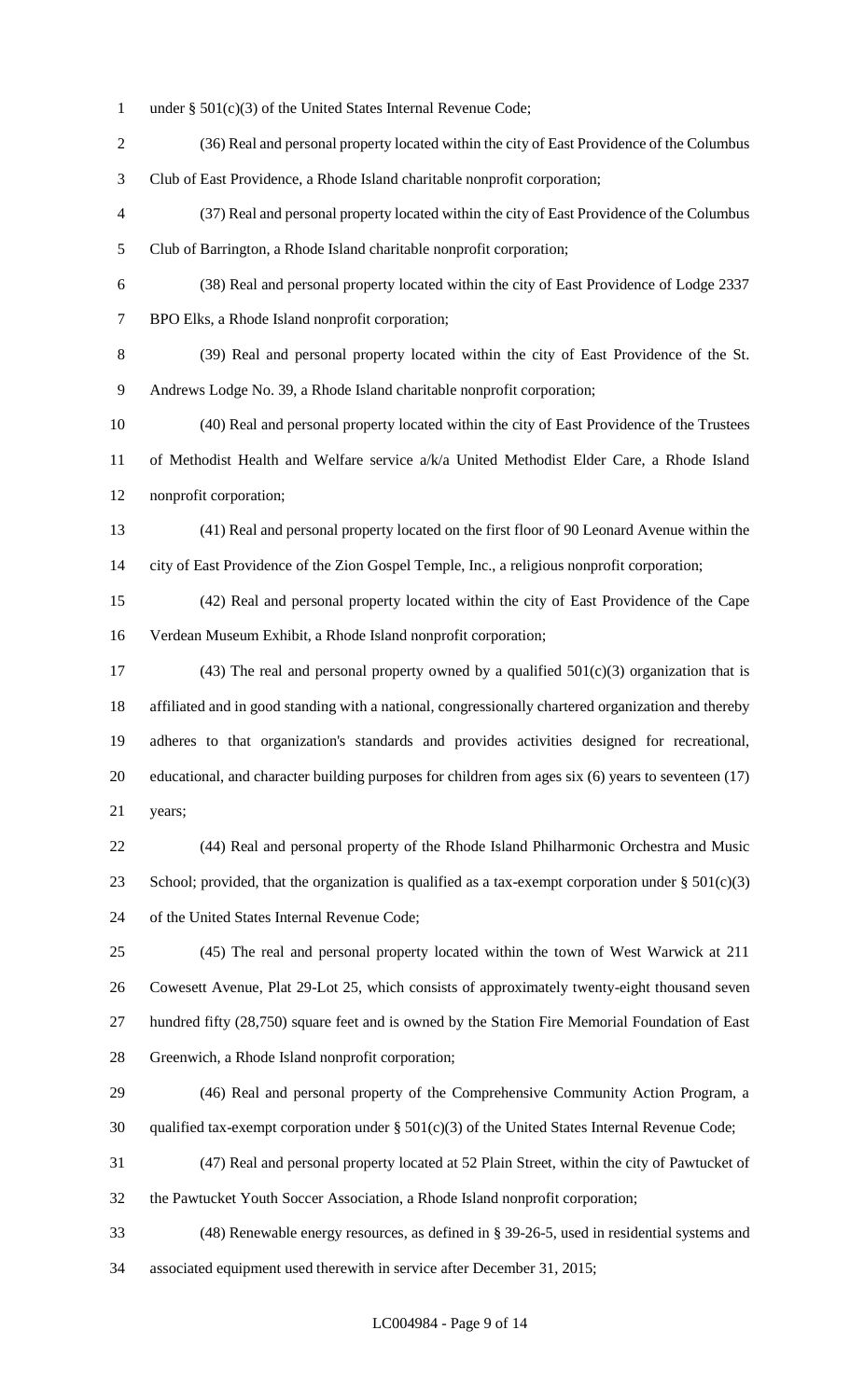(49) Renewable energy resources, as defined in § 39-26-5, if employed by a manufacturer, as defined in subsection (a) of this section, shall be exempt from taxation in accordance with subsection (a) of this section; (50) Real and personal property located at 415 Tower Hill Road within the town of North Kingstown, of South County Community Action, Inc., a qualified tax-exempt corporation under § 501(c)(3) of the United States Internal Revenue Code; (51) As an effort to promote business growth, tangible business or personal property, in whole or in part, within the town of Charlestown's community limits, subject to authorization by formal action of the town council of the town of Charlestown; (52) All real and personal property located at 1300 Frenchtown Road, within the town of East Greenwich, identified as assessor's map 027, plat 019, lot 071, and known as the New England Wireless and Steam Museum, Inc., a qualified tax-exempt corporation under § 501(c)(3) of the United States Internal Revenue Code; (53) Real and tangible personal property of Mount Saint Charles Academy located within the city of Woonsocket, specifically identified as the following assessor's plats and lots: Logee Street, plat 23, lot 62, Logee Street, plat 24, lots 304 and 305; Welles Street, plat 23, lot 310; 17 Monroe Street, plat 23, lot 312; and Roberge Avenue, plat 24, lot 47; (54) Real and tangible personal property of Steere House, a Rhode Island nonprofit corporation, located in Providence, Rhode Island; (55) Real and personal property located within the town of West Warwick of Tides Family Services, Inc., a Rhode Island nonprofit corporation; (56) Real and personal property of Tides Family Services, Inc., a Rhode Island nonprofit corporation, located in the city of Pawtucket at 242 Dexter Street, plat 44, lot 444; (57) Real and personal property located within the town of Middletown of Lucy's Hearth, a Rhode Island nonprofit corporation; (58) Real and tangible personal property of Habitat for Humanity of Rhode Island--Greater Providence, Inc., a Rhode Island nonprofit corporation, located in Providence, Rhode Island; (59) Real and personal property of the Artic Playhouse, a Rhode Island nonprofit corporation, located in the town of West Warwick at 1249 Main Street; (60) Real and personal property located at 321 Main Street, within the town of South Kingstown, of the Contemporary Theatre Company, a qualified, tax-exempt corporation under § 501(c)(3) of the United States Internal Revenue Code; (61) Real and personal property of The Samaritans, Inc., a Rhode Island nonprofit § 501(c)(3) corporation located at 67 Park Place, Pawtucket, Rhode Island, to the extent the city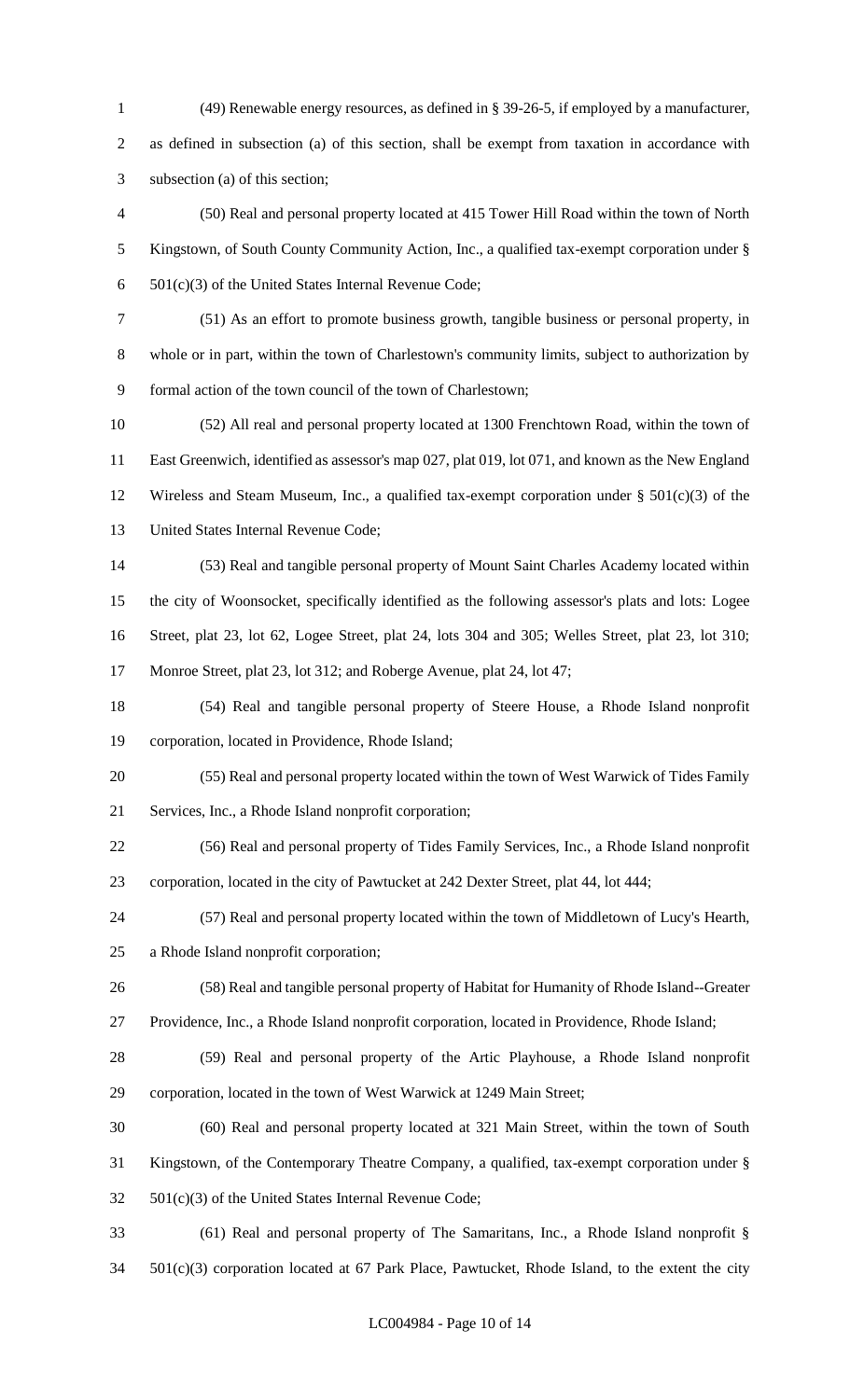council of Pawtucket may from time to time determine;

 (62) Real and personal property of North Kingstown, Exeter Animal Protection League, Inc., dba "Pet Refuge," 500 Stony Lane, a Rhode Island nonprofit corporation, located in North Kingstown, Rhode Island;

 (63) Real and personal property located within the city of East Providence of Foster Forward (formerly the Rhode Island Foster Parents Association), a Rhode Island charitable nonprofit corporation;

 (64) Real and personal property located at 54 Kelly Avenue within the town of East Providence, of the Associated Radio Amateurs of Southern New England, a Rhode Island nonprofit corporation;

 (65) Real and tangible personal property of Providence Country Day School, a Rhode Island nonprofit corporation, located in East Providence, Rhode Island and further identified as plat 406, block 6, lot 6, and plat 506, block 1, lot 8;

 (66) As an effort to promote business growth, tangible business or personal property, in whole or in part, within the town of Bristol's community limits, subject to authorization by formal action of the town council of the town of Bristol;

 (67) Real and tangible personal property of the Heritage Harbor Foundation, a Rhode Island nonprofit corporation, located at 1445 Wampanoag Trail, Suites 103 and 201, within the city of East Providence;

 (68) Real property of Ocean State Community Wellness, Inc., a qualified tax-exempt corporation under § 501(c)(3) of the United States Internal Revenue Code, located in North Kingstown, Rhode Island, with a physical address of 7450 Post Road, and further identified as plat 108, lot 83;

 (69) Real and tangible personal property of St. John Baptist De La Salle Institute, d/b/a La Salle Academy, a Rhode Island domestic nonprofit corporation, located in Providence, Rhode Island denominated at the time this subsection was adopted as Plat 83 Lot 276 by the tax assessor for the city of Providence comprising approximately 26.08 acres of land along with all buildings and improvements that have been or may be made;

 (70) Real and tangible personal property of The Providence Community Health Centers, Inc., a Rhode Island domestic nonprofit corporation, located in Providence, Rhode Island; and

 (71) In the city of Central Falls and the city of Pawtucket, real property and tangible personal property located on or in the premise acquired or leased by a railroad entity and for the purpose of providing boarding and disembarking of railroad passengers and the supporting passenger railroad operations and services. For the purpose of this section, a railroad entity shall be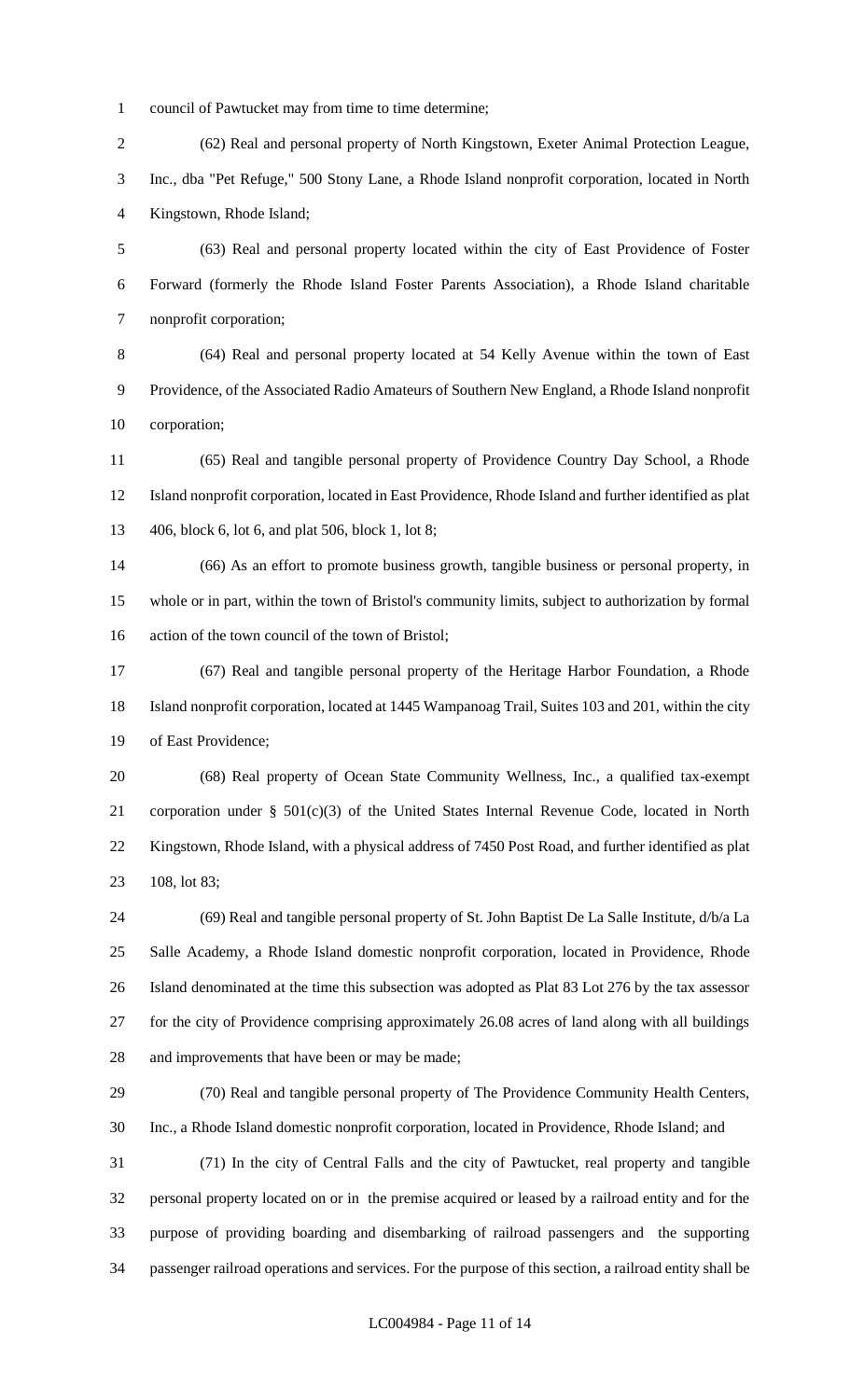any incorporated entity that has been duly authorized by the Rhode Island public utilities commission to provide passenger railroad services.

 (b) Except as provided below, when a city or town taxes a for-profit hospital facility, the value of its real property shall be the value determined by the most recent full revaluation or statistical property update performed by the city or town; provided, however, in the year a nonprofit hospital facility converts to or otherwise becomes a for-profit hospital facility, or a for-profit hospital facility is initially established, the value of the real property and personal property of the for-profit hospital facility shall be determined by a valuation performed by the assessor for the purpose of determining an initial assessed value of real and personal property, not previously taxed by the city or town, as of the most recent date of assessment pursuant to § 44-5-1, subject to a right of appeal by the for-profit hospital facility which shall be made to the city or town tax assessor with a direct appeal from an adverse decision to the Rhode Island superior court business calendar.

 A "for-profit hospital facility" includes all real and personal property affiliated with any hospital as identified in an application filed pursuant to chapter 17 or 17.14 of title 23. Notwithstanding the above, a city or town may enter into a stabilization agreement with a for-profit hospital facility under § 44-3-9 or other laws specific to the particular city or town relating to stabilization agreements. In a year in which a nonprofit hospital facility converts to, or otherwise becomes, a for-profit hospital facility, or a for-profit hospital facility is otherwise established, in that year only the amount levied by the city or town and/or the amount payable under the stabilization agreement for that year related to the for-profit hospital facility shall not be counted towards determining the maximum tax levy permitted under § 44-5-2.

 (c) Authorization to tax certain nonprofit properties within cities and towns exempt by charter, general, public, or special law.

24 Notwithstanding any charter provision, any other provisions of this section or any other provisions of the general, public, or special laws to the contrary, each city and town may impose a 26 property tax on the following real and/or personal property owned, leased or operated, in whole or in part, by any nonprofit institution of higher education as follows:

- 28 (1) Any and all vacant lots, improved or unimproved, within the city or town, and/or such
- 29 portion of a lot that is vacant;
- (2) Any and all lots, buildings, structures or other property used for transient, overnight or
- permanent parking of motor vehicles, excepting any portion used wholly and exclusively for
- 32 parking of vehicles owned or leased by the nonprofit entity and used for purposes of operating and
- maintaining the nonprofit entity owned or leased vehicle parking;
- (3) Any and all real property owned, leased or operated within the city or town, or any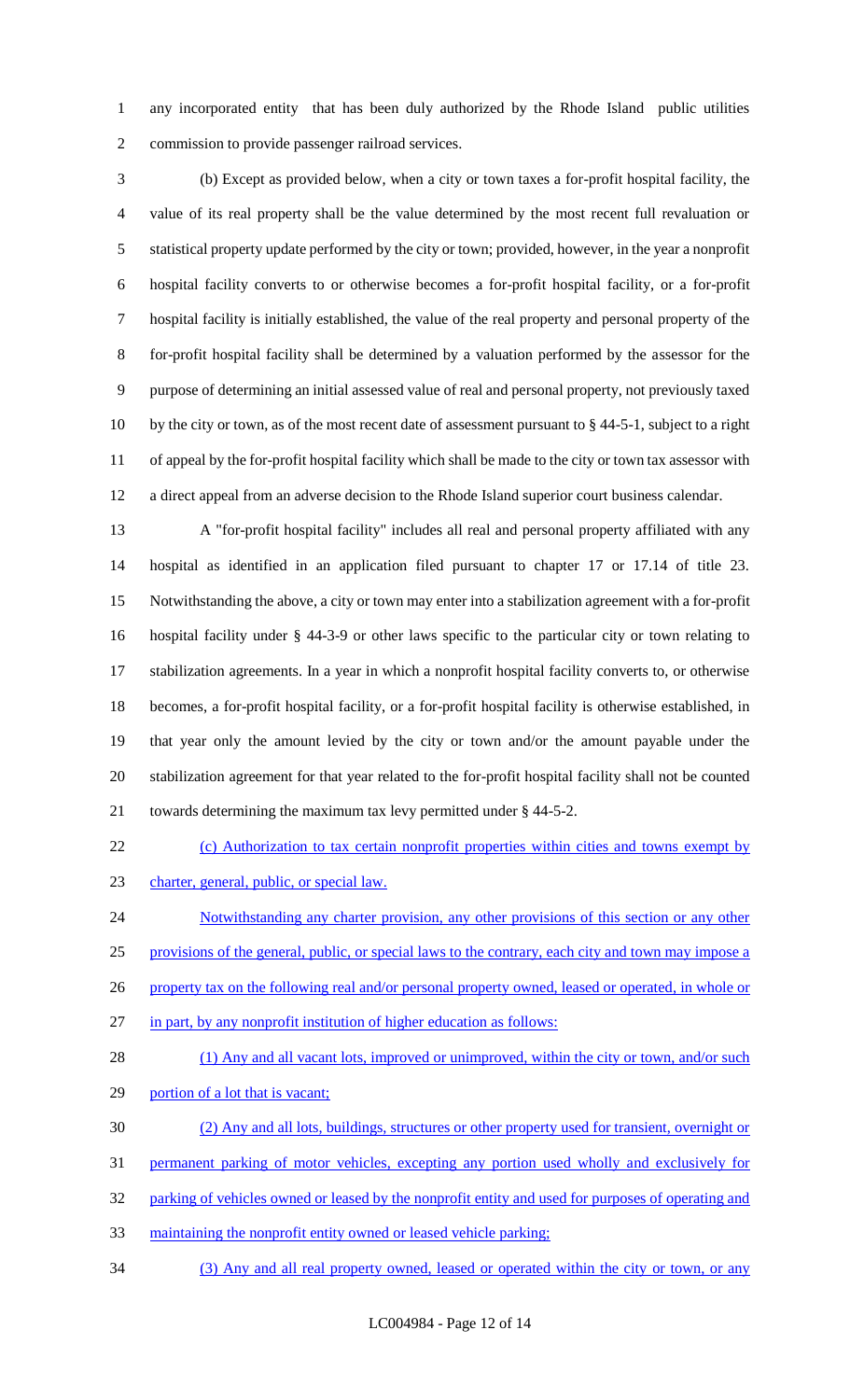1 portion thereof, regardless of whether or not the net income from the said property, or any portion

2 thereof, is applied to, shall be used for, supports, or financially maintains the purposes for which

- 3 the nonprofits were incorporated, as set forth in their respective charters;
- 4 (4) When a city or town taxes any property and or portion of a property as set forth in 5 subsections (c)(1) and (c)(2) of this section, the value of the taxable real property shall be 6 determined by the most recent full revaluation or statistical property update performed by the city 7 or town; provided, however, in the year any real property is first taxed, the value of the property 8 shall be determined by a valuation performed by the assessor for the purpose of determining an 9 initial assessed value of real property not previously taxed by the city or town, as of the most recent 10 date of assessment pursuant to § 44-5-1, subject to any and all rights to appeal under § 44-5-26; 11 and 12 (5) When a city or town taxes any property and or portion of a property pursuant to 13 subsection (c)(3) of this section, such tax may be assessed and imposed effective December 31 in 14 the year the next update or valuation is performed in accordance with § 44-5-11.6 after the effective 15 date of this subsection, subject to any and all rights to appeal under § 44-5-26. 16 (6) As used in this subsection, "nonprofit institution of higher education" means any private 17 institution, including colleges and universities, engaged primarily in education beyond the high 18 school level. 19 SECTION 3. Provisions of nonprofit charters, general and special laws granted by the 20 general assembly are hereby replaced, and/or amended, retroactively and prospectively, to the 21 extent of any inconsistency with § 44-3-3(c). 22 SECTION 4. This act shall take effect upon passage.

======== LC004984 ========